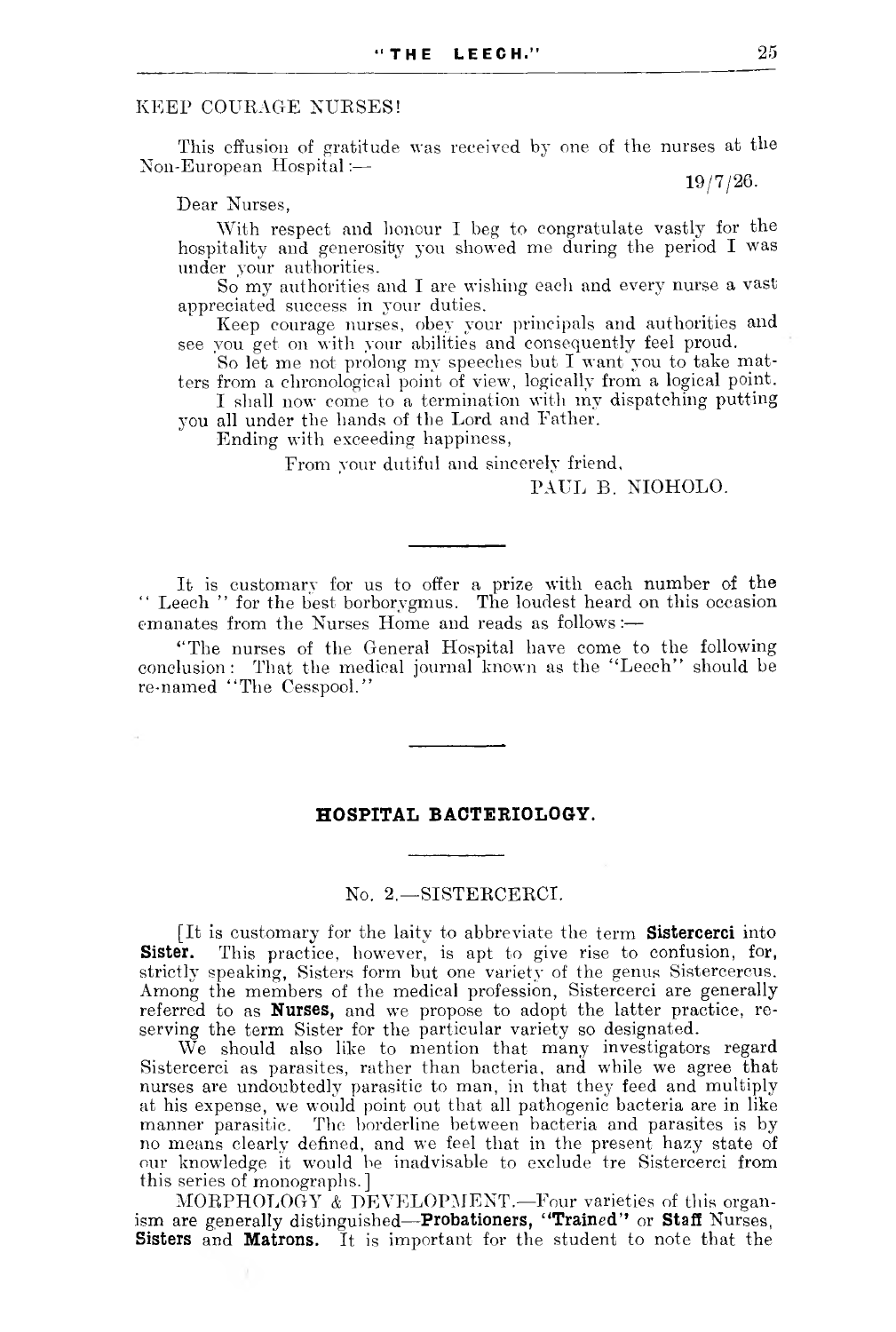foregoing are in reality merely successive stages in the life-history of one organism, the most primitive or immature forms being the probationers, and the fully developed forms matrons.

It is not yet generally accepted that sisters and matrons are merely mature forms of probationers, owing to the striking differences in morphology, habits and cultural character. We ourselves, however, have witnessed the gradual transformation of probationers into staff nurses, then into sisters, and finally into matrons. We have not, it is true, observed the complete life history in any one organism, but this easily accounted for by the **fact that the** life of **a** nurse which reaches the stage of matron occupies, at a modest computation, probably not less than 50-75 years, hence it would require the continuous observations of several generations of investigators to trace the complete life history of one such organism. Very few probationers succeed in teaching complete maturity, their fate in some respects resembling that of the ova of fish, a large number of which are cast off, but few of which survive. It would appear that which are cast off, but few of which survive. Nature's object in each case is to ensure the survival of the species.

While we know that fish spawn which fails to reach maturity is devoured by other fish, the student must not suppose that this is analogous to what happens in the case of young nurses. The fate of those who fail to reach full development, is indeed a much happier one, and is as follows. Each and every young nurse is continually on the look-out for a suitable host; having selected its victim, it deserts the colony and attaches itself firmly to the new host, which, when thus ensnared, has perforce to feed and maintain it for the rest of its life. This process is known as gametogony or marriage, and we wish particularly to point out that though probationers most frequently become gamesters, **every** nurse is a potential gamete. We have personal knowledge of several instances where even sisters have succeeded in attaining gametogony. having perforce to associate with nurses are in consequence frequently involved in gametogony, but the organism is catholic in its tastes, and, failing at doctor, will avidly attack and attach itself to a student, patient, or even visitor to the hospital.

Nurses, then, are more or less fusiform in shape, with a bifid candal end used for propulsive purposes—usually self-propulsive. **Motility,** be it noted, while present in all forms, shows a definite diminution in activity as the organisms become older, until by the time they have become staff nurses it manifests itself as a mere sluggish movement of the body, generally in the direction of nutriment. The **cephalic** or upper end of the organism is of variable length, but is invariably fat, and is attached to the **body** by the **neck,** which is characteristically of remarkable length. "What a neck" is a phrase which might well have arisen from a survey of the nursing species. Apparently the chief function of the head is to absorb nutriment, which gains a ready and frequent entrance by means of a large aperture on the anterior aspect of the head. The ingestion of the food is accompanied by audible indications of the organism's appreciation.

Attached to the upper end of the body, lateral to the base of the neck, are two flagella, one on each side, with the functions of which the student would be well-advised to familiarise himself, albeit, always at a safe distance, for reasons which will be shortly indicated. They are for conveying food to the head aperture, and occasionally for rendering assistance to the medical staff. The feature to which we wish to direct special attention is the fact that the peripheral ends of the flagella are surmounted by horny outgrowths of the epidermis, which are frequently used with deadly effect when the organism is annoyed.

STAINING REACTIONS.—Nurses stain readily with practically anything. Powder, rouge and lipstick make the head end obvious, while the flagella have a ready affinity for picric, flavine, iodine. The bodies do not stain very well in sunlight, but it is noticeable that in the evenings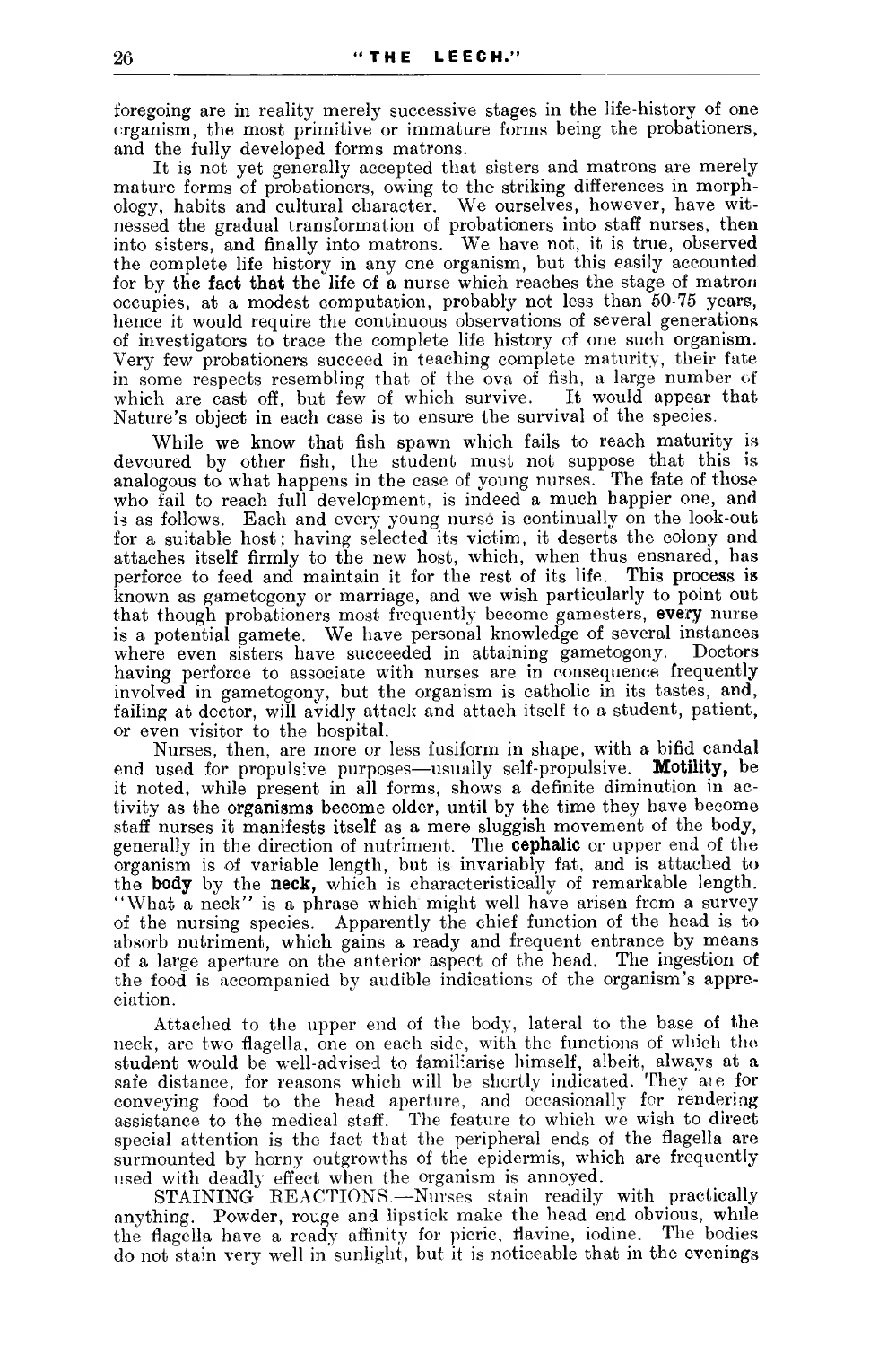they assume a variety of brilliant colourings. It has been suggested that this affinity for bright colours is to be regarded as an indication of the organism's toxicity. It is certainly significant that in the few cases where the cephalic ends of the organisms do not stain well, such organisms appear to be practically harmless. Further, it is noticeable that as they age they appear to lose most of their staining properties, and it is noteworthy that these older forms are also much less dangerous than the youthful, brightly staining specimens. Like housemen, however, the youthful, brightly staining specimens. nurses are all **Damn Negative.**

With regard to the distinguishing morphological features of the individual varieties, attention is directed to the following points :—

PROBATIONERS :—These constitute the majority of the nursing species. As it is to be expected in immature forms, wide variations in size and shape form an outstanding characteristic. The view generally held is that they are the scavergers of the nursing colonies.

STAFF OR TRAINED NURSES:—The latter term frequently affords an inaccurate and misleading description of the organism so designated. " Staff" certainly is more appropriate, as indicative of their unbending characters.

It is probable that these are the most dangerous members of the nursing colonies, for having failed while probationers in attaining gametogony they are thereby rendered desperate, and consequently the student is warned to be on his guard.

SISTERS morphologically fall into two groups:—

1. Barrel-shaped organisms.

2. Attenuated or lathe-like forms.

It is probable that the barrel-shaped group owe their generous proportions to their feeble motility, for it is noteworthy that the attenuated forms exhibit great activity. Environment, here as elsewhere, probably plays a big part. Theatre-sisters, for example, have always been of the attenuated type. It remans to be noted that the head end of this variety is surmounted by a " veil," which resembles in every respect the flagellar membrane of the Trypanosome. Various theories habe been propounded as to the function of these membranous structures, the one generally accepted being that it is designed to hide the head with the obejct of concealing as far as it is possible to do so, the signs of advancing age.

MATRONS.—These organisms are exceedingly rare, and our knowledge of their habits is correspondingly limited. Morphologically, they resemble sisters, but are so seldom seen that their existence has sometimes been questioned.

CULTURAL CHARACTERS.—In hospitals they appear to thrive on media consisting chiefly of bread, syrup, tea, stew and sago. A similar diet in a theatre or cabaret, however, has a powerful inhibitory effect and the growth soon dies out. We have obtained excellent results with a diet consisting of equal parts of chocolates, ices and alcohol. Under a diet consisting of equal parts of chocolates, ices and alcohol. these conditions the organisms behave in a most interesting manner they expand almost visibly, respond readily to advances, and exhibit marked clinging tendencies. They should not be cultivated under such conditions except for very brief and infrequent periods, otherwise they tend to become torpid, cling in limpet-like fashion, and are then exceedingly difficult to shake off.

In all media, growth is accompanied by prolific **gas-formation;** the gas is strongly acid in reaction, and is exceedingly toxic. All authorities agree that this applies particularly to the large colonies, in which the gas renders the atmosphere sufficiently foul to cause immediate collapse in students or doctors venturing there.

DISTRIBUTION.—Nurses may almost be described as ubiquitous. While growth is most abundant in General Hospitals, they occur wherever patients are to be found—nursing homes, cottage hospitals, even private